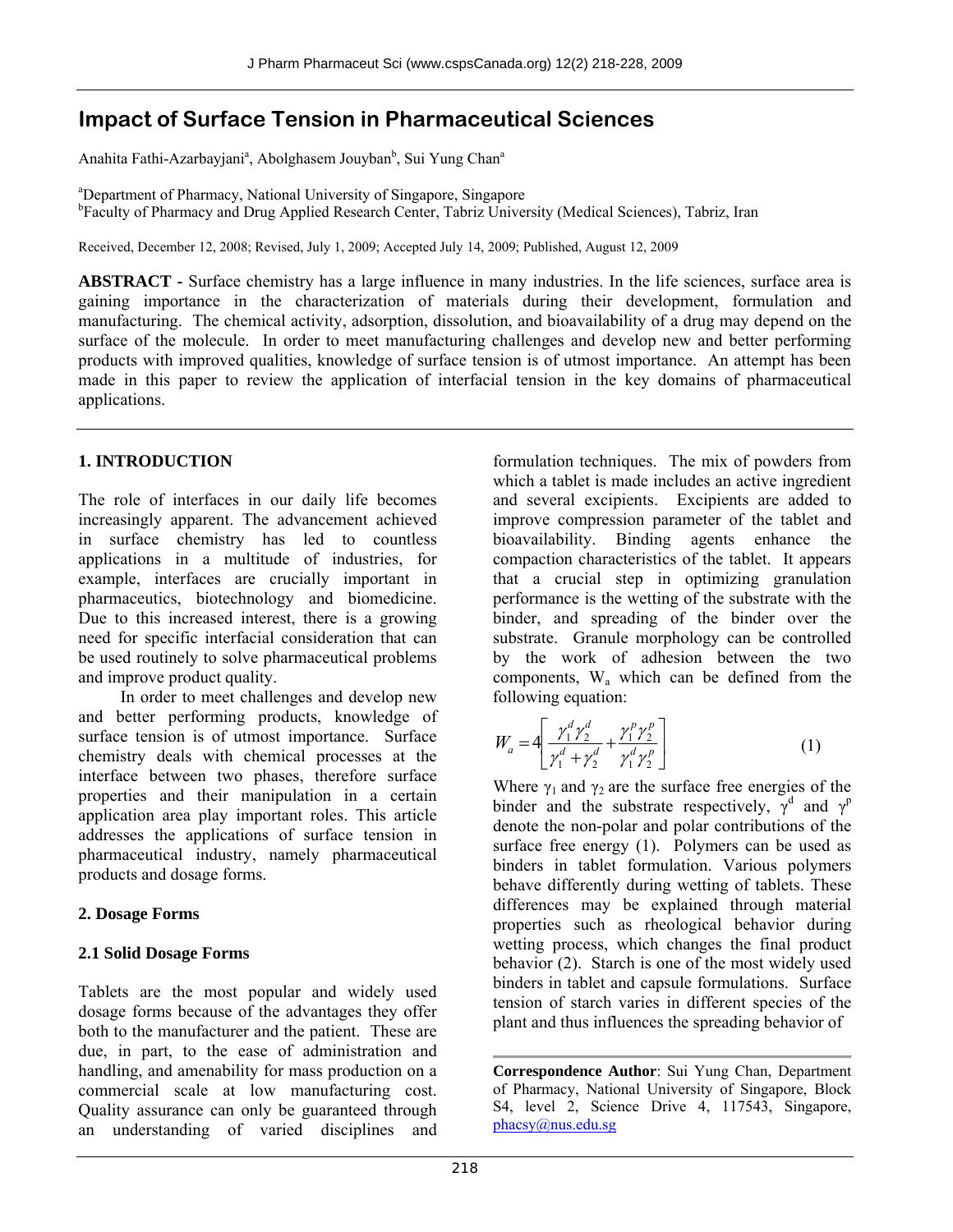| Tuble 1. Commet angle of he area on paramini and and<br>surface energy values using Wu's method <sup>*</sup> |                         |               |      |
|--------------------------------------------------------------------------------------------------------------|-------------------------|---------------|------|
| Liquid                                                                                                       | $\theta$ ( $^{\circ}$ ) | $\cos \theta$ | γ    |
| Water                                                                                                        | 65.2                    | 0.4195        | 72.0 |
| Glycerol                                                                                                     | 66.0                    | 0.4067        | 63.7 |
| Formamide                                                                                                    | 22.4                    | 0.9245        | 58.3 |
| 1.3- Propanediol                                                                                             | 31.3                    | 0.8545        | 49.2 |
| Ethylene glycol                                                                                              | 28.4                    | 0.8796        | 48.9 |
| 1,3-Butanediol                                                                                               | 24.3                    | 0.9114        | 39.1 |
| 1,2-Propanediol                                                                                              | 33.1                    | 0.8377        | 38.0 |
| *Data taken from ref (4).                                                                                    |                         |               |      |
|                                                                                                              |                         |               |      |

| <b>Table 1.</b> Contact angle of liquids on parafilm disk and |  |
|---------------------------------------------------------------|--|
| surface energy values using Wu's method <sup>*</sup>          |  |

the binder over the substrate particle. It is thought that the surface tension of a polymer is related to its molecular weight. High interfacial tension will result in formation of thick and hard layers of the binding film with poor moisture penetrability (3).

 Surface tension values of some of the vehicles used in pharmaceutical industry are listed in Table 1.

 Coating of particles has many applications in pharmaceutical industry, for example tablet coating. Coating can improve product appearance, mask taste and odor or control the rate of drug release. If the surface tension is too high, the wetting process will be hindered. In addition, if the surface tension is too low the leveling process will be influenced leading to an orange peel surface. Therefore, it is important to control the surface tension of the coating solution for a presentable product. Surface tension of powder coating can be adjusted by addition of surface flow additives such as surfaceactive agents (5).

 One of the many methods of tablet coating is film coating. Film coating is defined as the adhesion and spreading of polymers over the tablet surface, therefore the surface tension of the polymer solution will have a major influence on these interfacial events. Characteristics of the coating suspension such as rheological behavior and contact angle between the suspension drop and the particle surface influences the film formation process (4). Surface active molecules adsorb at the liquid air interface and lower the surface tension of the solution and are widely used in formulation science (4, 6). Table 2 lists surface tension values of some of the surfactants used in the pharmaceutical industry.

| Table 2. Surface tension and CMC value of surfactants at 25°C. <sup>*</sup> |             |                                              |                           |  |
|-----------------------------------------------------------------------------|-------------|----------------------------------------------|---------------------------|--|
| Surfactant                                                                  | Mol. weight | <b>Surfactant Concentration</b><br>(g/ml)    | Surface tension<br>(mN/m) |  |
| AOT (Dioctyl sulfosuccinate)                                                | 444.5       | $2.5 \times 10^{-4}$<br>$1.0 \times 10^{-2}$ | 41.3<br>26.1              |  |
| HTAB (Hexadecyltrimethyl ammonium bromide)                                  | 364.5       | $2.5 \times 10^{-4}$<br>$1.0 \times 10^{-2}$ | 41.5<br>35.4              |  |
| Tween 20 (Polyoxyethylene 20 sorbitan mono-<br>laurate)                     | 1126        | $3.0 \times 10^{-5}$<br>$1.0 \times 10^{-2}$ | 36.3<br>33.5              |  |
| Brij 35 (Polyoxyethylene 23 lauryl ether)                                   | 1200        | $2.0 \times 10^{-4}$<br>$1.0 \times 10^{-2}$ | 42.1<br>42.8              |  |
| SLS (Sodium lauryl sulfate)                                                 | 288.3       | $5.8 \times 10^{-3}$<br>$2.0 \times 10^{-2}$ | 39.4<br>37.9              |  |
| Tween 80 (Polyoxyethylene 20 sorbitan mono-<br>oleate)                      | 1309        | $2.5 \times 10^{-4}$<br>$2.0 \times 10^{-2}$ | 38.3<br>33.9              |  |
| TXR / Triton X-100 (Polyoxyethylene 9 $p$ -isooctyl<br>phenyl ether)        | 624.9       | $4.0 \times 10^{-5}$<br>$5.0 \times 10^{-3}$ | 39.6<br>29.3              |  |
| DCH (Sodium deoxycholate)                                                   | 414.6       | $2.0 \times 10^{-2}$                         | 45.0                      |  |
| POE 10 LE (Polyoxyethylene 10 lauryl ether)                                 | 672         | $4.0 \times 10^{-6}$<br>$1.0 \times 10^{-2}$ | 39.3<br>30.9              |  |
| Water                                                                       | 18          |                                              | 72.0                      |  |
| *Data taken from ref $(4)$                                                  |             |                                              |                           |  |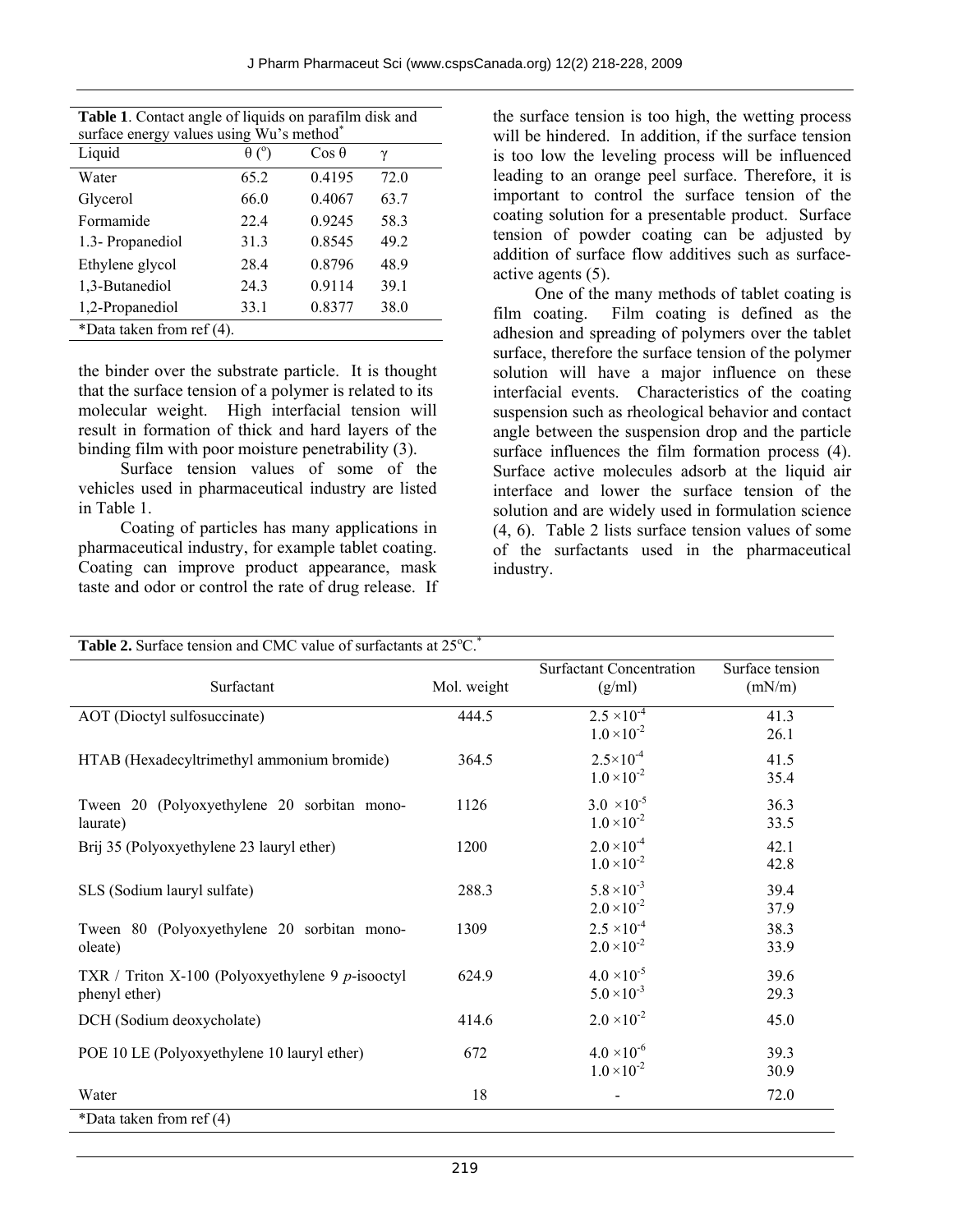#### **2.1.1. Dissolution and Disintegration**

The rate and extent of drug absorption in the gastrointestinal (GI) tract are determined by factors such as dissolution, disintegration and the aqueous solubility of the drug. These factors should be considered because they have a significant impact on properties of drugs, such as uptake, distribution, transport, and eventually bioavailability (7, 8). By applying special surface treatments such as contact angle and surface tension measurements to pharmaceutical compounds, drug distribution, dissolution behavior and release pattern in various body fluids can be improved. In vitro conditions designed to simulate the physiological environments of the GI tract should be controlled for drug dissolution experiments which mimic the in vivo conditions (9). The surface tension of human gastric juice is in the range of 35-45 mNm<sup>-1</sup> (8). In vitro conditions can be mimicked by the addition of pepsin and/or surfactants to the HCl solution. Bile salt and phospholipid concentration found in the gastric fluid of fasted and fed state can show significantly different wetting characteristics. Lecithin, pancreatic enzymes, glyceryl monooleate and sodium oleate have various solubilizing capacities. Surface active agents and phospholipid surrfactants in the dissolution media play an important role in the contact angle of the compound with water and thus influences dissolution rate of poorly soluble molecules. Lack of surface tension lowering agent in the dissolution media would give results that are not representative of in vivo rates  $(10).$ 

 The rate-limiting step in tablet disintegration is the penetration of dissolution media through the pores of the tablet. Liquid penetration into tablet pores is related to the pore structure and capillary tubes on the tablet surface. Washburn equation can be used to analyze liquid penetration:

$$
\upsilon^2 = \frac{r\gamma \cos \theta \, t}{2\eta} \tag{2}
$$

Where  $U$  is the volume of liquid penetrated in time t,  $\gamma$  the surface tension,  $\theta$  contact angle,  $\eta$ viscosity, and r is the capillary radius. Equation (1) indicates that the adhesion tension is the driving force for liquid penetration into solid dosage forms  $(7, 11)$ .

#### **2.1.2. Cyclodextrin-Drug Complexation**

Some approaches to solubilize low water soluble drugs are complex formation with cyclodextrins or liposomes. Inclusion of poorly water soluble drug molecules into cyclodextrins improves its apparent solubility, physical and chemical stability and enhances its bioavailability. Evaluation of drug– cyclodextrin association constant,  $K_a$ , can be accomplished by surface tension measurements at different concentrations of cyclodextrin. Interfacial tension measurement helps to understand the binding stochiometry of drug-cyclodextrin, and also to compare the inclusion complex of various kinds of cyclodextrins (12). Recently cyclodextrins have been associated with macromolecules to develop supramolecular assemblies. Daoud-Mahammed and co-workers have studied the formation of nanoassemblies of β-cyclodextrin polymer and a modified dextran. The formation mechanism and the structure of these nanoassemblies have been analyzed using surface tension measurements. A native β-cyclodextrin did not change the surface tension of modified dextran solution, however the addition of polymer β-cyclodextrin increased the surface tension indicating desorption of the modified dextran from the interface (13).

 The inclusion complexes of antazoline and tetracaine with hydroxypropyl-β-cyclodextrin (HPβ-CD) were measured at varying pH values of the solution. It was found that surface tension of the solution decreased with the increase in HP-β-CD concentration as in Table 3 (14).

### **2.1.3. Liposome Complexation**

During the past decades, one of the major challenges in pharmaceutical research was to improve the effectiveness of existing drug formulations using liposomal delivery systems. There are several advantages on these carriers, for example, hydrophobic, low water soluble drugs, such as steroids, can be incorporated into liposomes while hydrophilic drugs can be incorporated by partitioning and interacting with liquid bilayer of the liposomes. Liposomes are composed of phospholipids (PL) and cholesterol. An important step in liposome characterization is to determine the location of a drug within liposomes. Cholesterol occupies the same bilayer sites as lipophilic drugs such as steroids; so an increase in the amount of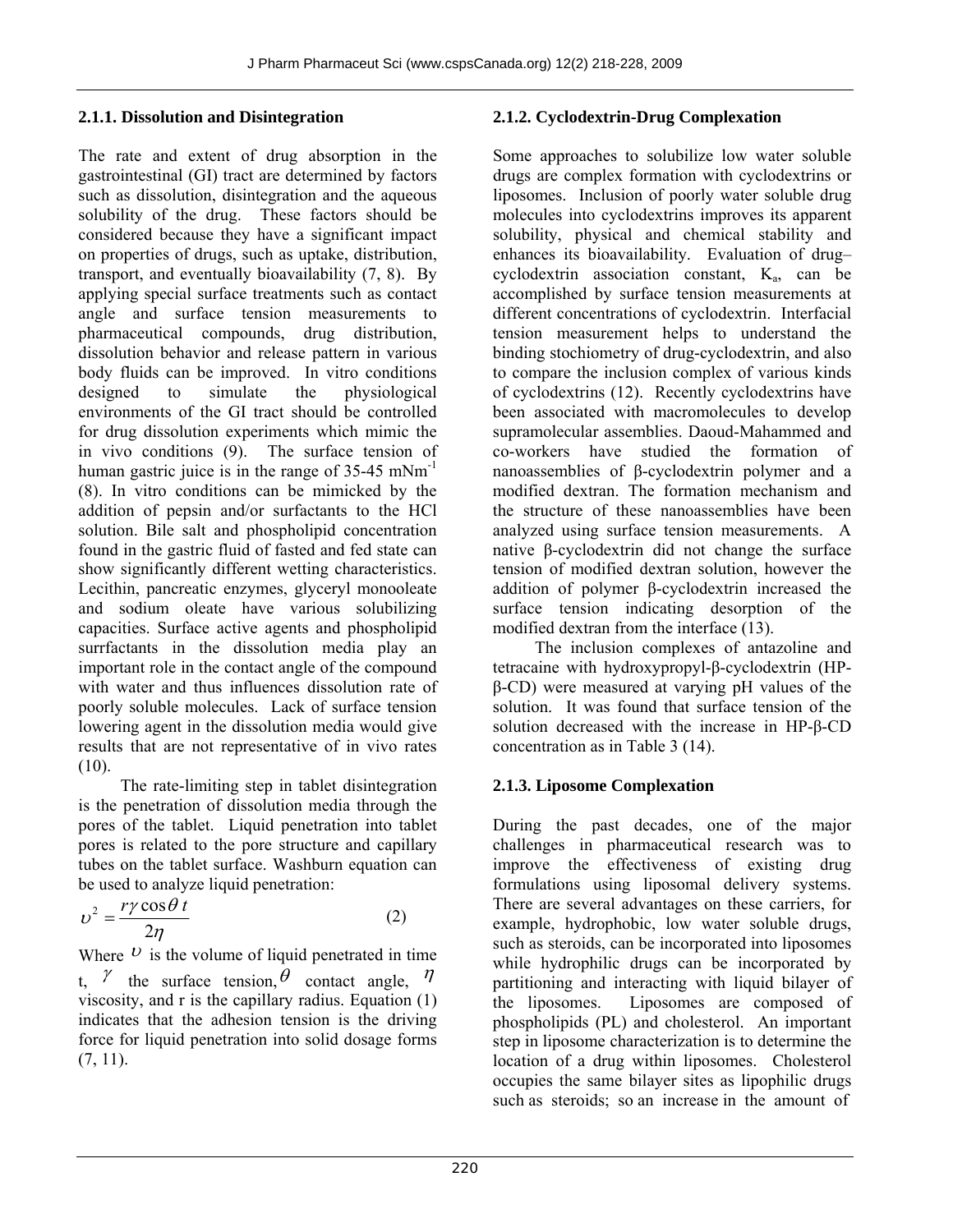|  | J Pharm Pharmaceut Sci (www.cspsCanada.org) 12(2) 218-228, 2009 |  |
|--|-----------------------------------------------------------------|--|
|--|-----------------------------------------------------------------|--|

| <b>Table 3.</b> Surface tension of the solutions |     |         |
|--------------------------------------------------|-----|---------|
| Solution                                         | pH  | Surface |
|                                                  |     | tension |
|                                                  |     | (mN/m)  |
| HP-β-CD 33.1 mM (NaCl)                           | 64  | 69.4    |
| Antazoline HCl 33.1 mM (NaCl)                    | 6.2 | 58.5    |
| Antazoline HP-β-CD 1:1                           | 9.6 | 49.4    |
| Antazoline HP-β-CD 1:2                           | 9.7 | 55.9    |
| Antazoline HP- $\beta$ -CD 1:3                   | 9.7 | 59.9    |
| Tetracaine HCl 16.6 mM (NaCl)                    | 61  | 52.9    |
| Tetracaine HP- $\beta$ -CD 1:1                   | 8.4 | 44.4    |
| Tetracaine HP- $\beta$ -CD 1:2                   | 8.8 | 54.8    |
| Tetracaine HP- $\beta$ -CD 1:3                   | 8.6 | 61.3    |
| *Data taken from ref $(14)$                      |     |         |

cholesterol reduces, prevents or changes the site of incorporation of those drug molecules. In other words there is competition between the lipophilic drug and cholesterol for space in the hydrophobic domain of the membrane, and as this space is limited, there might be no or less space for steroids when the cholesterol content is high. For the standardization and characterization of liposomal products, knowledge of various physical and chemical parameters is required including surface and the spreading behavior of phospholipids monolayer at gas/liquid interfaces. To find the optimal ratios of phospholipids/cholesterol/drug for maximal drug release and stability, surface tension of liposome should be estimated. The surface tension of liposomes is related to the phospholipid and cholesterol contents and is also affected by the drug concentration and decreases with increasing cholesterol concentration in the lipid bilayer. An increase in the drug concentration, without changing the lipid concentration, results in an increase of the surface tension of liposomes. The encapsulation efficiencies of drugs in liposomes were found to be influenced by molecular weight, surface tension and the aqueous solubility of the steroids (Table 4), whereby the most hydrophobic and least water-soluble steroid, triamcinolone hexacetonide, was found to be the most efficiently encapsulated drug amongst the four steroids tested  $(15, 16)$ .

 The main disadvantage of liposomes is their instability. Sedimentation is a technique used to study the stability of liposomal dispersions. It was

**Table 4.** Surface tension and aqueous solubility of steroids at  $25^{\circ}C^*$ 

| Drug                         | Surface tension | Solubility |
|------------------------------|-----------------|------------|
|                              | (mN/m)          | (mg/ml)    |
| Hydrocortisone               | $53.6 \pm 0.5$  | 0.260      |
| Triamcinolone                | $49.4 \pm 0.9$  | 0.091      |
| Triamcinolone                | $44.8 \pm 0.7$  | 0.018      |
| acetonide                    |                 |            |
| Triamcinolone                | $42.2 \pm 0.4$  | 0.004      |
| hexacetonide                 |                 |            |
| *Data adapted from ref (16). |                 |            |
|                              |                 |            |

found that the sedimentation volume of liposomes changes with varying surface tensions of the liposomal formulations. Therefore, interfacial changes in liposomes can be used to determine their stability (17).

#### **2.2. Colloidal and Dispersed Systems**

#### **2.2.1. Emulsions**

Dispersed systems are regarded as a two-phase system in which the discontinuous phase, as droplet, is dispersed in a continuous phase. These dispersion systems have particles of size over  $0.5 \mu m$ . One of the most important properties of disperse systems is the vast interfacial area between dispersed and continuous phase. Therefore surface properties of dispersed systems are important. Emulsion systems are of great importance in systems such as parenteral drug delivery systems and personal care products (18). In these applications, a major challenge is the stability of the system. Changes in the stability will result in changes in droplet size. To produce small droplet size, the ratio of Laplace pressure difference and surface tension has to be controlled:

$$
\Delta P = \frac{2\gamma}{r} \tag{3}
$$

Where ∆P is the pressure difference across a curved interface, γ, the interfacial tension and r the radius of the droplet (19).

 When an emulsion system is destabilized, flocculation, coalescence and creaming normally occur before the final phase separation takes place. Coalescence is the final-irreversible stage of emulsion destabilization that involves the breaking of the interfacial film. The period of stability strongly depends on the characteristics of the interface separating the dispersed and continuous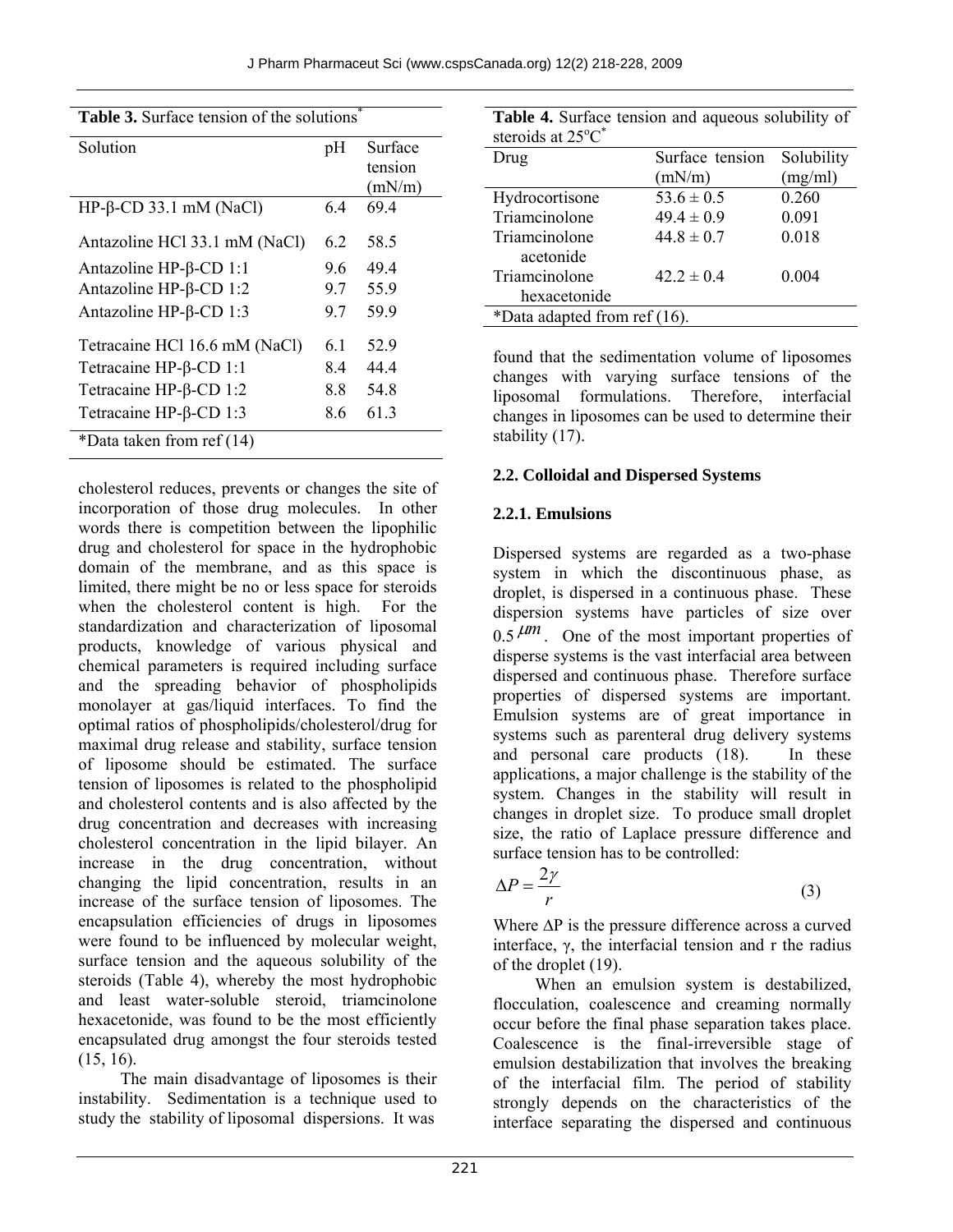phase. Interfacial tension plays an important role when developing time and temperature stable emulsions (20). When the oil droplets are homogeneously dispersed, the surface tension of the emulsion increases. In contrast, when the oil droplets are concentrated at the surface of the system, surface tension of the emulsion decreases and creaming or coalescence occurs (21).

 Surfactants and polymers act as foam and emulsion stabilizers. Surfactants work by lowering the surface tension of the disperse phase and miscuing it with the continuous phase (21, 22).

## *2.2.2. Microemulsions*

Microemulsions (ME) possess properties of both emulsions (e.g. scattered laser light measurability of tiny particles) and those of solutions (no measurable interface tension between the oil and water components exists and they are thermodynamically stable). The primary factor controlling the size of ME is the physicochemical properties of the aqueous phase, oil phase and surfactants. The favorable drug delivery of ME is due to a very low surface tension (24). This characteristic of ME, having no or little surface tension, helps ME systems to spread easily on the skin and penetrate rapidly into the stratum corneum, when used as topical or transdermal formulations. Although ME systems have hydrophobic and lipophilic parts, but unlike emulsions they do not have continuous and discontinuous phases, which explains why ME systems penetrate into stratum corneum rapidly and easily (25). Release of drugs from microemulsions can be predicted by studying the physical characterization of ME such as density, electron conductivity and surface tension (26).

## **2.3. Suspensions**

Suspension has a number of disadvantages as a dosage form. Problems such as uniformity, accuracy of dose, and sedimentation make suspension formulation much harder to achieve than of a tablet or capsule of the same drug. Repulsive and attractive forces between particles will cause a suspension to come together. Increasing or decreasing these forces respectively helps to obtain stable suspensions (27). These forces can be overcome by colloid milling or incorporating surface active agents, which reduce the thermodynamic driving force opposing dispersion

of the particles. The lowering of the surface free energy can be expressed as follows:

$$
\Delta F = \gamma \Delta A \tag{4}
$$

Where F is the interfacial free energy,  $\gamma$  the surface tension and  $\Delta A$  is the increase in surface energy, by decreasing surface tension  $\Delta F$  will be smaller leading to a more stable suspension (28). Dosage uniformity in suspensions is affected by flocculation, caking and poor re-dispersibility upon prolonged standing, which can be controlled by the addition of electrolytes, ionic detergents, non-ionic detergents or water-soluble polymers. Measuring surface tension would be a good approach to predict the flocculation and investigate redispersion time of suspensions and would help to achieve a suitable and stable formulation product (29, 30).

## **2.4. Suppositories**

Many researchers have concentrated their efforts on rectal drug absorption of those drugs which currently must be injected to provide effective therapy, or those with difficult oral administration. They are useful dosage forms and are effective both locally and systemically. In most suppositories, the drug substance is in the form of suspension in the vehicle. In these cases, drug absorption is influenced by particle size, aqueous solubility and interfacial tension (31). In order to achieve a potent formulation the drug should have a low affinity to the suppository base and high affinity to the rectal fluid. Distribution coefficient of the drug in the suppository base-rectal liquid system will help to predict the drug release rate. HPLC technique can be used to predict the affinity of different drugs to any kind of suppository base. Capacity factor measured by chromatographic methods is an appropriate parameter for evaluating the affinity of compounds towards suppository base. Distribution behavior in suppository base is dependent on the surface tension of the drug, therefore drugs with high surface tension have lower affinity to the lipophilic suppository base and will partition into the rectal fluid easily (32).

## **2.5. Eye Drops**

Several dosage forms are being used in ocular therapy. However, eye drops are the most common formulation. The average volume of a human tear is 7 μl. The conjunctival sac is capable of holding 20-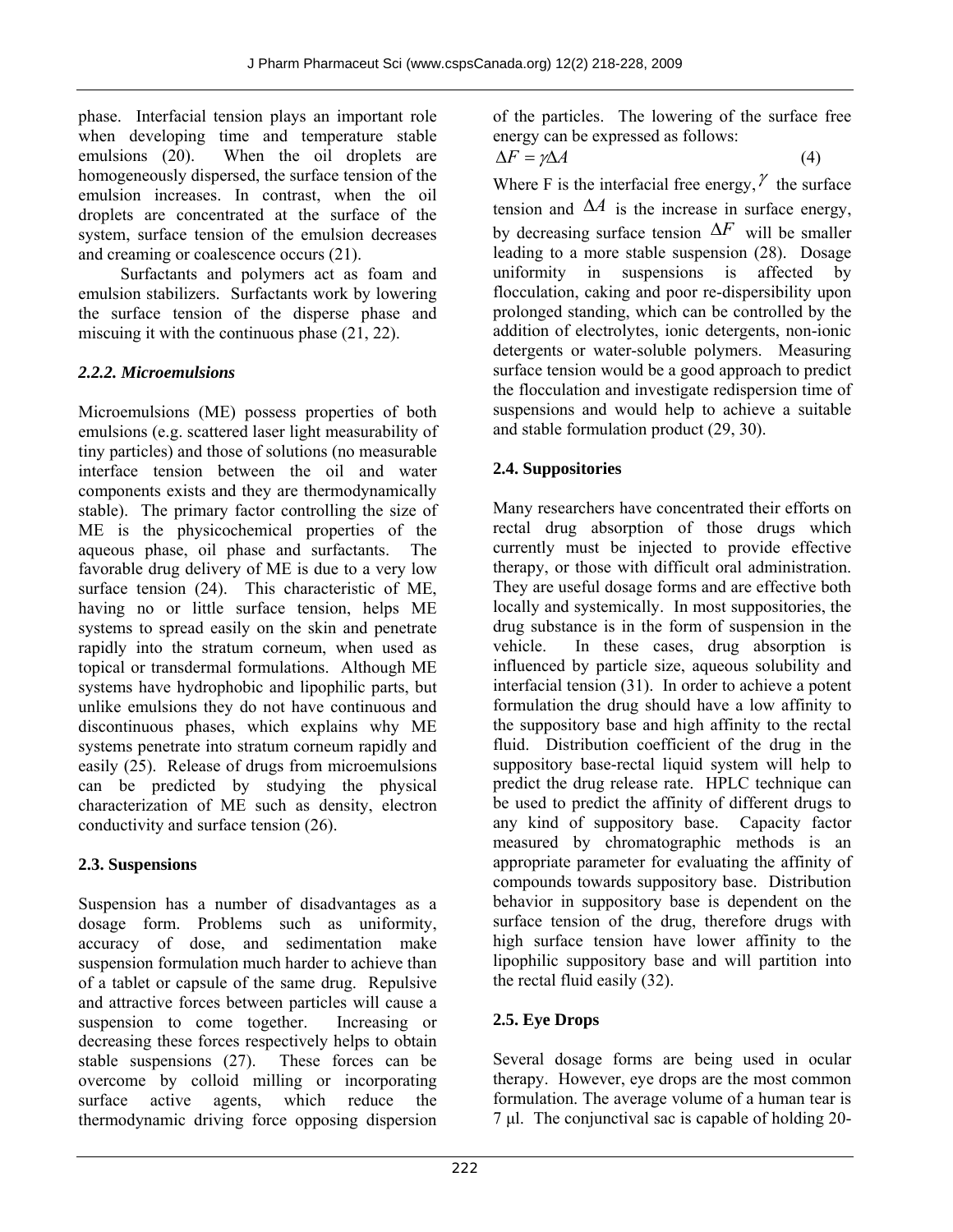30 μl fluids without overflowing onto the cheek; however the average drop size of a commercial topical medication is 39 μl. The excess fluid runs to the cheeks or drains to the naso-lacrimal system, where it will be absorbed systemically without firstpass metabolism by liver, and might cause unwanted side effects. To overcome this problem, several methods have been proposed (33, 34). The aim is to increase the efficacy by increasing ocular retention time while providing sufficient fluidity for ease of administration (35). One way to overcome this problem is to use non-ionic hydropolymers (36).

 Reducing the size of the drop is another approach. This will decrease systemic drug loss, and improve the therapeutic bioavailability of the oculus. Dropper tips also control the size of the drops, therefore to get eye drops with ideal volume, dropper tips with small-dimension capillaries are necessary. The flow of the liquid through the capillary depends on the inner aperture and outer orifice diameter. These two factors influence viscosity and surface tension of the solution to be dispensed. However the formation of the drop at the orifice of capillary depends primarily on the surface tension of the solution. According to Tate's law:

$$
W = mg = 2\pi\gamma r \tag{5}
$$

Where W is the weight of the drop, m is the mass of the drop, g is the acceleration of gravity,  $\gamma$  is the surface tension of the liquid and r is the radius of the tip. This equation shows that a decrease in the surface tension (e.g. by adding surface active agents) will reduce the drop weight. The angle at which the dropper bottle is held is another factor which influences the drop size. When the dropper tip is being held at 45° the cross sectional surface area is decreased compared to the upright position 90°, and this is due to the annular recess surrounding the outer orifice. The weight of a drop is proportional to the radius of the dropper tip; therefore, a decrease in the drop weight can be obtained when changing the angle from 90° to 45° as shown in Fig. 1 (34).

 Another method to control droplet size of drugs formulated as emulsions is to prepare a microemulsion instead of an emulsion, which decreases the size of the droplet and helps to achieve a better therapeutic level (37).

 Product sterilization is an important step when preparing parenteral and ocular medications. The rate at which heat is transferred into the content



**Figure 1.** Effect of bottle tilting on the size of the droplet from ref (34).

of a container in an autoclave is dependent on the surface characteristics. Surface tension influences the rate at which heat is transferred from the steam to the container. When two phase systems for example emulsions or bacterial or biological cells in the formula are being sterilized, heat is transferred from one phase to another; therefore interfacial tension is considered an important factor (38).

 Filtration of liquids is another important operation in pharmaceutical formulations. Filtration is defined as the separation of undissolved particles from liquid by passing the solutions through filters with certain pore radii. Membrane-based technologies such as ultrafiltration (UF), nanofiltration (NF) and reverse osmosis are employed in separation systems. Fouling tendency is a consequence of adsorption during the flow of solution components through the membrane material and results in nodule formation on the surface of the membranes influencing the performance of these membranes. Fouling effects cannot be completely avoided but can be reduced. Consequently, it is advantageous to reduce fouling by modifying the surface properties. Surface tension can be used to predict the adsorptive fouling tendency of membranes through the adhesion measurements (39-43). Surface tension is defined as the difference in surface energies between solvent molecules and polymer membrane surface. Solvent flux, J, through membrane pores can be expressed by the following equation:

$$
J = \frac{\Delta P}{\Phi[(\gamma_c - \gamma_l) + f_1 \mu] + f_2 \mu}
$$
 (6)

Where  $\chi_c$ ,  $\chi_l$  are the critical surface tensions of the membrane and solvent,  $f_1$ ,  $f_2$  are membrane parameter characteristics of the membrane layers  $NF$  and UF, respectively,  $\Phi$  is a solvent parameter and  $\mu$  is the viscosity of the solvent, and  $\Delta P$ transmembrane pressure (Pa). Optimizing the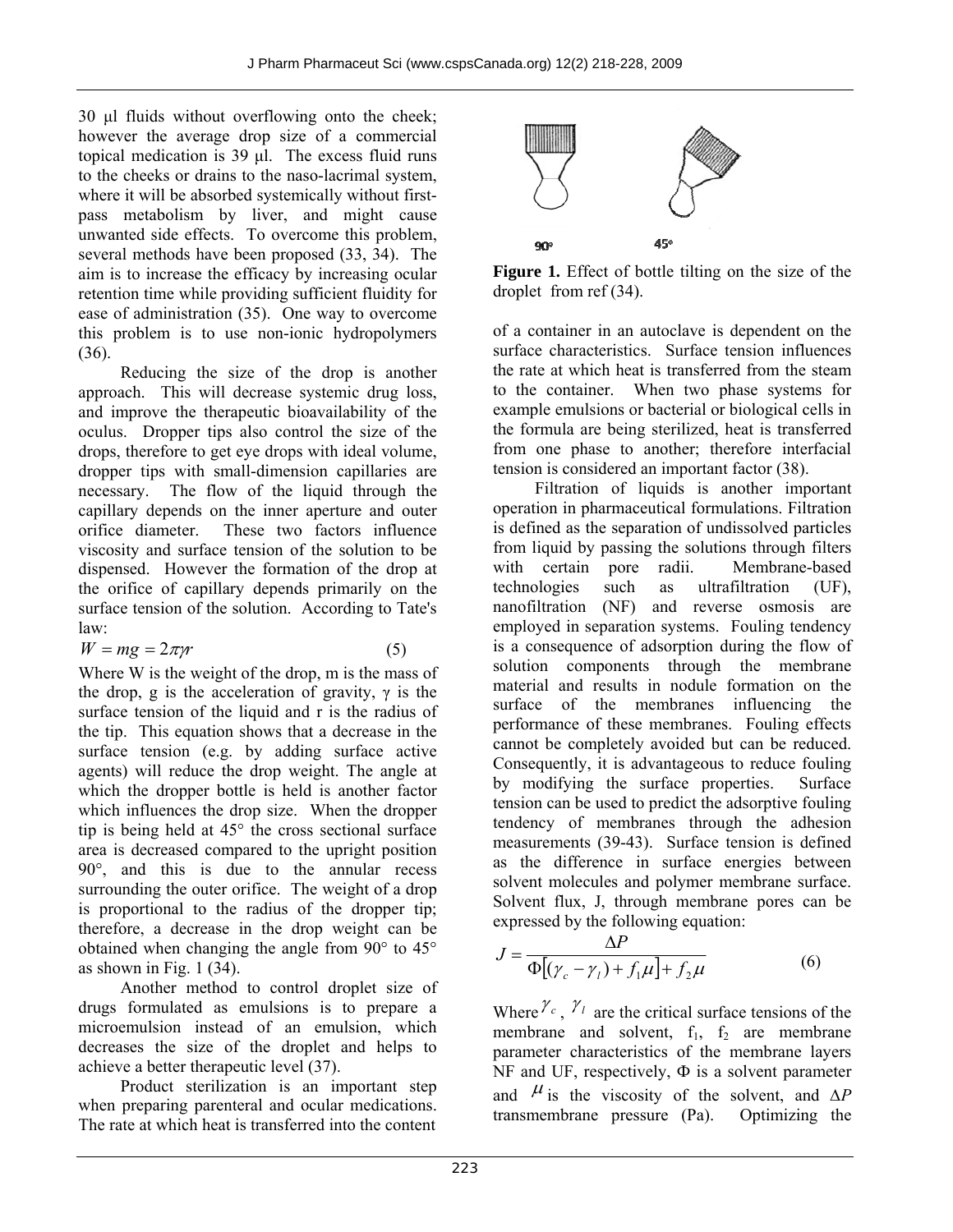surface tension characteristics will increase solvent flux and reduce the fouling tendency (39).

### **2.6. Topical and Transdermal Delivery Systems**

Contact angle measurements and calculations of surface free energy show that different parts of the skin on the body have different characteristics in terms of polarity which is due to the distribution of sebum glands on the skin (40). High contact angle value results in poor wettability of the skin surface (Fig. 2).

 In general, surface tension of clean and dry human skin is  $27-28$  dyne.cm<sup>-1</sup> (45). For any substrate to adhere to the surface of the skin, its surface energy must be equal to or less than that of the human skin. To design skin adhesives used in bandage, wound healing and transdermal systems, the considerations are; 1. The product has to adhere to the skin for 24 h to 7 days; 2. It should allow removal without excessive trauma to skin; 3. Leave no residue on skin upon removal. In order to meet



**Figure 2.** Schematic diagram of contact angle and wettability measurements.

these challenges, contact angle measurements were performed (46). The main obstacle for transdermal drug delivery is the stratum corneum that forms a permeation barrier of drugs. Several techniques have been used to increase drug penetration across the skin including the use of penetration enhancers that disrupts the stratum corneum. Chemical penetration enhancers, such as surfactants, interact with keratin, swell stratum corneum and extract the intercellular lipid matrix of the stratum corneum. Reducing drug/skin interfacial tension improves the contact between the drug and skin and leads to enhanced permeation of the drug through stratum corneum. Some drugs, such as ibuprofen, have shown ionic surfactant activity; therefore acting as self-penetration enhancers (47).

 Textural, rheological and physical properties of topical drug delivery systems have a direct influence on the drug availability. These characteristics are important for the appearance, feel, and application of a topical drug formulation. Therefore, the composition of a drug vehicle should be considered in its nomenclature. Some products have low surface tensions and spread rapidly and easily on the surface of skin, while others are difficult to apply to the surface. Study of the physical properties such as surface tension of topical products can be used to provide a more scientific basis for the classification of topical dosage forms, and as a guide for physicians when prescribing topical drugs (48).

## **2.7. Nasal Aerosols**

The delivery of drugs to the lung is an excellent alternative to oral delivery systems, because the dose and the incidence of systemic side effect can be reduced. Pharmaceutical aerosols may be formulated as solutions, suspensions, emulsions and powders. Physicochemical characteristics of the active ingredient, particle size and shape of the drug and concentration of surface-active agent used are important formulation factors (49). Aerosols could be generated using nebulization of aqueous drug solutions, suspension or dispersion or by using a dry powder formulation administered by a metered dose inhaler (50). Irrespective of the technique, the aerosol size distribution and particle adhesion are important variables that influence aerosolisation efficiency (51). The droplets should be sufficiently small to reach the alveolar region. An aerosol for the delivery of drugs to the lungs must be of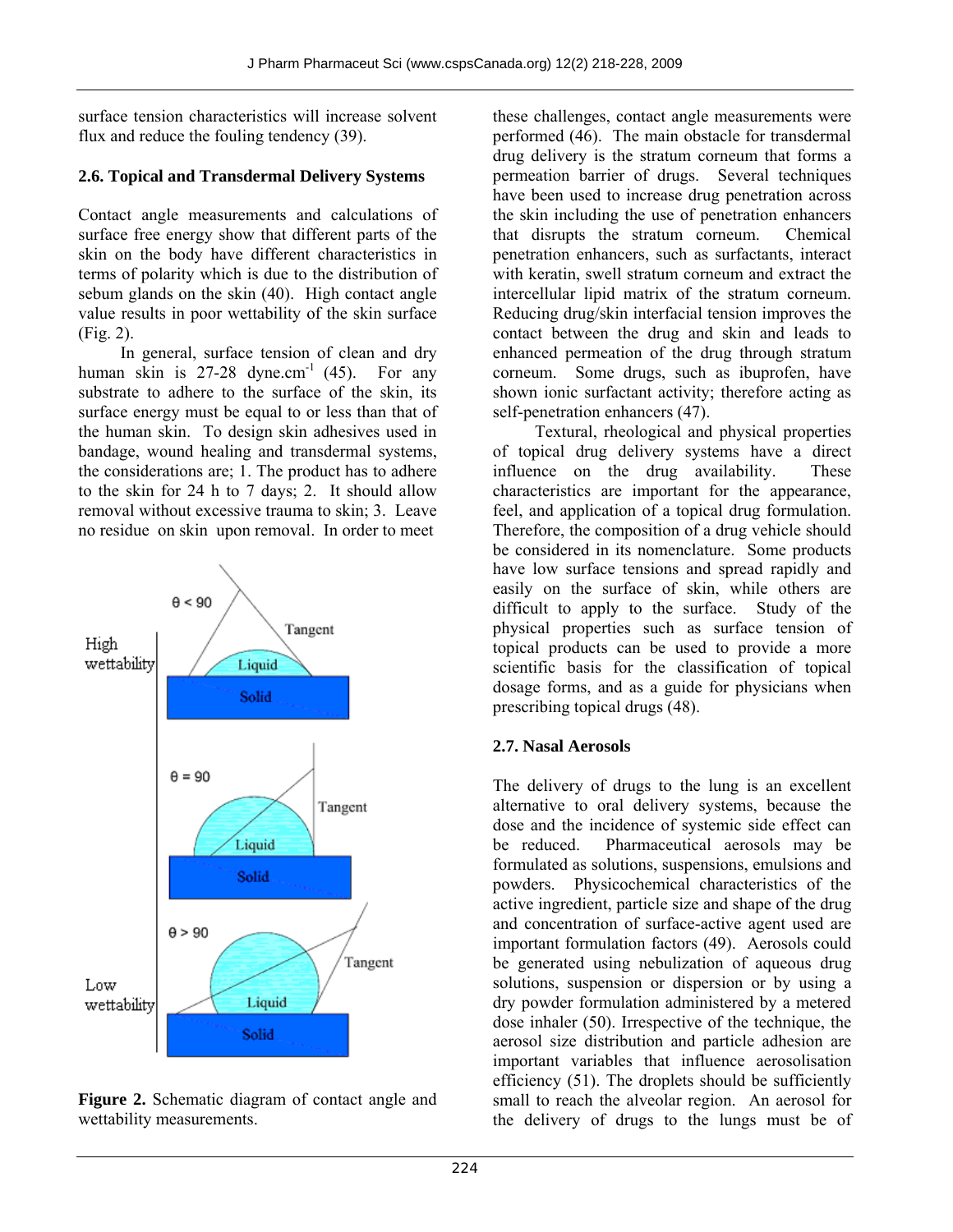optimal particle size. Particle size in the range of 1- 5 μm is considered appropriate for the delivery of therapeutic agents to the alveolar region. These micronised particles have high surface areas, and surface free energies. As the system attempts to minimize the surface free energy, aggregation of the drug and/or adhesion to the container wall occurs. Formulation improvements could be made by estimating the adhesion and aggregation properties of the drug to the container (52-55). It was found that surface roughness is not a significant factor of adhesion interaction between active pharmaceutical ingredients and pressurized metered dose inhaler (pMDI), however the polar components of surface energy has greater influence on adhesive events. Therefore, by considering the surface polar energies, adhesion force can be minimized and more efficient pMDI systems can be developed (56).

 Factors such as surface tension and viscosity control the output of aerosol particles from nebulizers and atomizer. A decrease in the surface tension of the nebulizing solution allows the production of small droplets by the nebulizer, which increases the output and allows a logical and reliable approach to the formulation of inhalers (52- 54).

# **3. Drug Analysis**

Pharmaceutical formulations are complex mixtures of active and inert materials. To ensure quality and stability of the final products, the pharmaceutical analyst must be able to analyze these mixtures.

# **3.1. Chromatography**

Chromatographic techniques are among the most powerful techniques available. They achieve their ability to separate mixtures by retarding the passage of some components while permitting others to move freely, this property can be calculated using retention factor (k) (57, 58). Retention factor is a parameter that expresses the ability of a particular solute to interact with a chromatographic system, it relates to the contact surface area of the substance

 $(\delta A)$  according to the following equation:

$$
\ln k = B + \frac{N}{RT} \delta A. \gamma \tag{7}
$$

Where B is constant for strictly homologous series, N, Avogadro number and  $\gamma$  is surface tension of solution, *R* is the gas constant and *T* the temperature (57). Retention factor depends on physicochemical properties of the solute, stationary phase and mobile phase such as log P, log D, surface tension, pH and  $pK_a$ . These factors show the interaction of solute with stationary and mobile phases. Artificial neural networks (ANNs) can be used to correlate retention time (and also retention factor) to molecular structure and therefore help to better understand and predict the retention factor of molecules (59).

### **3.2. Mass Spectroscopy**

Mass spectrometry has proven to be one of the most effective techniques in biomedical research, particularly for the analysis of complex mixtures in biological samples. Its high sensitivity, specificity, and easy combination with chromatographic techniques make it the method of choice of many analysts. Influence of solvent properties on the efficacy, speed of analysis, and detection sensitivity and performance in separation systems such as capillary electrophoresis-mass spectrometry and electrospray ionization mass spectrometry cannot be neglected (60, 61). For example, the physical properties of the solution such as surface tension, conductivity and viscosity affect the mechanism by which ions are produced during electrospray ionization. The electrospray current can be expressed as:

$$
I = \beta(\varepsilon) \left(\frac{QK\gamma}{\varepsilon}\right)^{\frac{1}{2}}
$$
 (8)

Where I is the total spray current or total excess charges in the electrospray, K is the electric conductivity of the liquid,  $\gamma$  surface tension of the liquid, ε, the dielectric constant of the liquid, β(ε) is the experimentally determined coefficient, Q, liquid flow rate (60, 62).

## **4. CONCLUSION**

Surface chemistry has a large influence in many industries. The application of the knowledge of surface tension is of utmost importance to yield new and better performing products. Surface tension can influence the development, production and performance of pharmaceutical, food, biomaterial and other products. Considerations of parameters such as contact angle and surface tension of surfaces may provide the critical component to solve industrial problems and improve product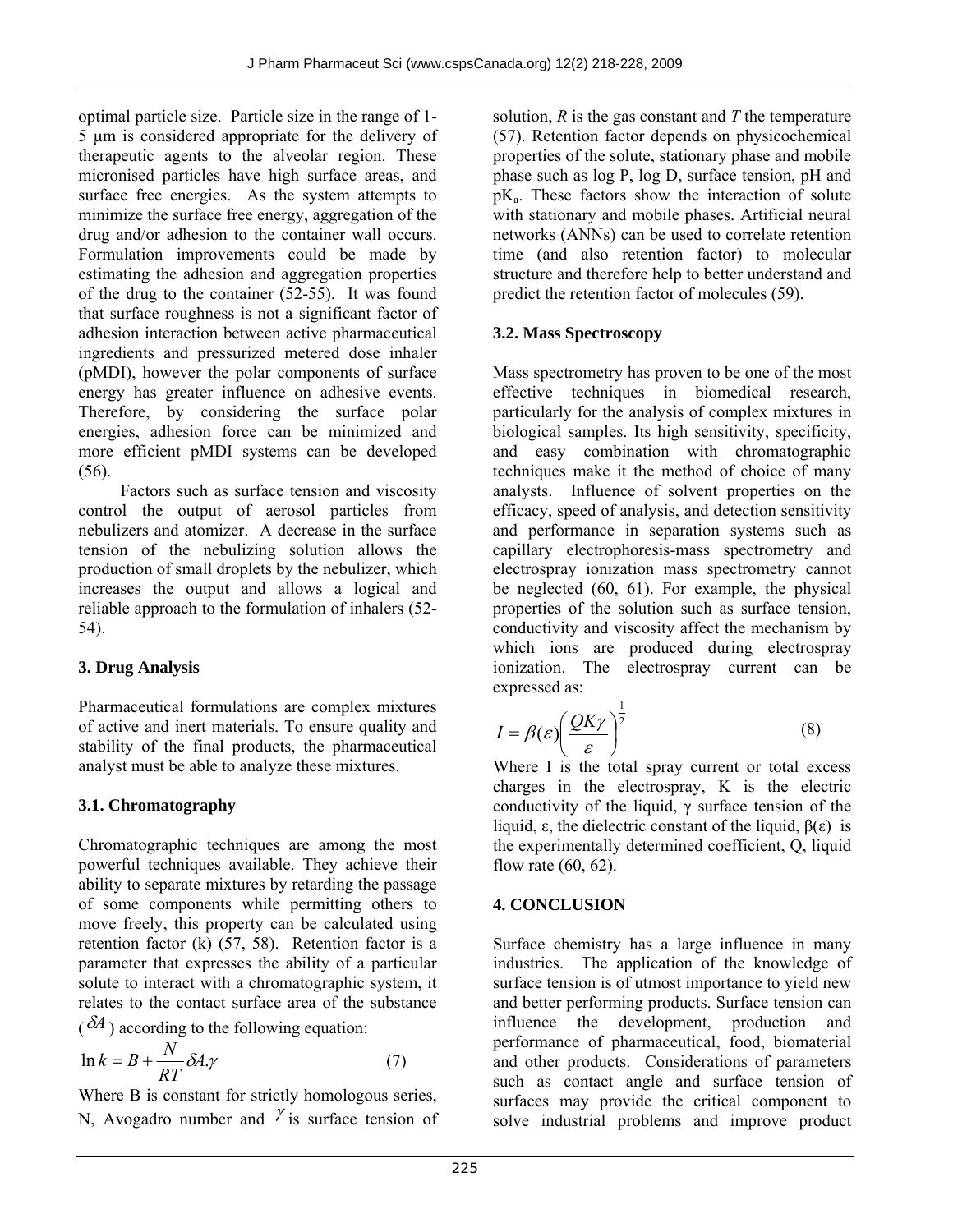quality.

#### **5. REFERENCES**

- 1. Rowe RC. Correlation between predicted binder spreading coefficients and measured granule and tablet properties in the granulation of paracetamol. Int J Pharm, 1990; 58: 209-213.
- 2. Parker MD, York P, Rowe RC. Binder-substrate interactions in wet granulation. 2: The effect of binder molecular weight. Int J Pharm*,* 1991; 12: 243-249.
- 3. Riley CK, Adebayo SA, Wheatley A, Asemota HN. Surface properties of yam (Dioscorea sp.) starch powders and potential for use as binders and disintegrants in drug formulations. Powder Technol, 2008; 185: 280-285.
- 4. Luner PE, Babu SR, Mehta SC. Wettability of a hydrophobic drug by surfactant solutions. Int J Pharm, 1996; 128: 29-44.
- 5. Wulf M, Uhlmann P, Michel S, Grundke K. Surface tension studies of leveling additives in powder coatings. Prog Org Coat, 2000; 38: 59-66.
- 6. Machiste EO, Buckon G. Dynamic surface tension studies of hydroxypropylmethyl-cellulose filmcoating solutions. Int J Pharm, 1996; 145: 197-201.
- 7. Fell JT, Mohammad HAH. The wetting of powders by bile salt solutions and gastric juice. Int J Pharm, 1995; 125: 327-330.
- 8. Hörter D, Dressman JB. Influence of physicochemical properties on dissolution of drugs in the gastrointestinal tract. Adv Drug Deliv Rev, 2001; 46: 75-87.
- 9. Sunada H, Bi Y. Preparation, evaluation and optimization of rapidly disintegrating tablets. Powder Technol, 2002; 122: 188-198.
- 10. McConnell EL, Fadda HM, Basit AW. Gut instincts: Explorations in intestinal physiology and drug delivery. Int J Pharm, 2008; 364: 213-226.
- 11. Anwar S, Fell JT, Dickinson PA. An investigation of the disintegration of tablets in biorelevant media. Int J Pharm, 2005; 290: 121-127.
- 12. Angelova A, Ringard-Lefebvre C, Baszkin A. Drug– cyclodextrin association constants determined by surface tension and surface pressure measurements I. Host–guest complexation of water soluble drug by cyclodextrins: polymyxin B–β cyclodextrin system. J Colloid Interface Sci, 1999; 212: 275–279.
- 13. Daoud-Mahammed S, Ringard-Lefebvre C, Razzouq N, Rosilio V, Gillet B, Couvreur P, Amiel C, Gref R. Spontaneous association of hydrophobized dextran and poly-*β*-cyclodextrin into nanoassemblies. Formation and interaction with a hydrophobic drug. J Colloid Interface, 2007; 307: 83-93.
- 14. Van Santvliet L, Ludwig A. The influence of penetration enhancers on the volume instilled of eye

drops. Eur J Pharm Biopharm, 1998; 45: 189-198.

- 15. Vargha-Butler EI, Hurst EL. Study of liposomal drug delivery systems 1. Surface characterization of steroid loaded MLV liposomes. Colloids Surf B, 1995; 3: 287-295.
- 16. Kulkarni SB, Vargha-Butler EI. Study of liposomal drug delivery systems 2. Encapsulation efficiencies of some steroids in MLV liposomes. Colloids Surf B, 1995; 4: 77-85.
- 17. Vargha-Butler EI, Foldvari M, Mezei M. Study of the sedimentation behavior of liposomal drug delivery system. Colloids Surf, 1989; 42: 375-389.
- 18. Blomberg E, Clesson PM, Warnheim T. Surface interactions in emulsions and liposome solutions. Colloids Surf A, 1999; 159: 149-157.
- 19. Friberg SE, Quencer LG, Hiton ML. Theory of emulsion. In: Lieberman, HA, Rieger MM, Banker GS. Pharmaceutical Dosage Forms: Disperse Systems, Marcel Dekker, NY, USA, pp 54-55. 1996.
- 20. Shi L, Miller C, Caldwell KD, Valint P. Effects of mucin addition on the stability of oil–water emulsions. Colloid Surf B, 1999; 15: 303-312.
- 21. Kawaguchi E, Shimokawa K-i, Ishii F. Physicochemical properties of structured phosphatidylcholine in drug carrier lipid emulsions for drug delivery systems. Colloid Surf B, 2008; 62: 130-135.
- 22. Wilde M. Interfaces: Their role in foam and emulsion behaviour. Curr Opin Colloid Interface Sci, 2000; 5: 176-181.
- 23. Tcholakova S, Denkov ND, Ivanov IB, Campbell B. Coalescence stability of emulsions containing globular milk proteins. Adv Colloid Interface Sci, 2006; 123-126: 259-293.
- 24. Kreilgaard M. Influence of microemulsions on cutaneous drug delivery. Adv Drug Deliv Rev, 2002; 54: S77-S98.
- 25. Lehmann L, Keipert S, Gloor M. Effects of microemulsions on the stratum corneum and hydrocortisone penetration. Eur J Pharm Biopharm, 2001; 52: 129-36.
- 26. Podlogar F, Bešter Rogač M, Gašperlin M*.* The effect of internal structure of selected water–Tween 40–Imwitor 308–IPM microemulsions on ketoprofene release. Int J Pharm, 2005; 302: 68–77.
- 27. Gabrielli G, Cantale F, Guarini GGT. Adsorption of amphiphilic mixtures and stabilization of suspensions of hydrophobic solids in water. Colloids Surf A, 1996; 119: 163-174.
- 28. Swarbrick J, Rubino JT, Rubino OP. Coarse dispersions In: Gennaro AR. Remington: The Science of Practice of Pharmacy,  $20<sup>th</sup>$  Ed, Lippincott William and Wilkins, USA, pp. 316-319, 2000.
- 29. Loimer T, Nir A, Semiat R. Shear-induced corrugation of free interfaces in concentrated suspensions. J Non-Newtonian Fluid Mech, 2002; 102: 115-134.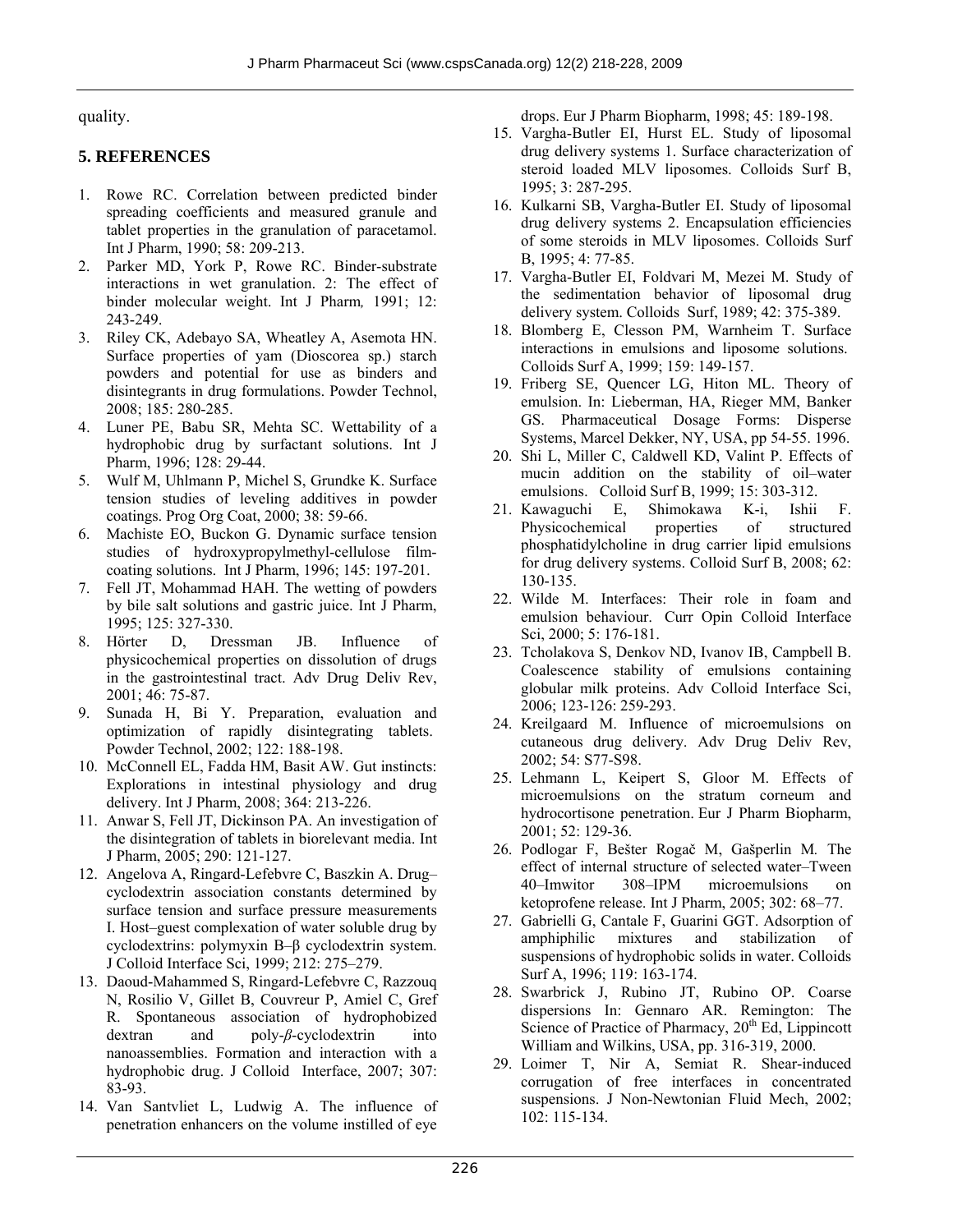- 30. Yasueda S-I, Inada K, Matsushisa K, Terayama H, Ohtori A. Evaluation of ophthalmic suspensions using surface tension. Eur J Pharm Biopharm, 2004; 57: 377-382.
- 31. Hermann TW. Recent research on bioavailability of drugs from suppositories. Int J Pharm, 1995; 123:1- 11.
- 32. Dimitrova B, Doytchinova I, latkova M. Reversedphase high-performance liquid chromatography for evaluating the distribution of pharmaceutical substances in suppository base–phosphate buffer system. J Pharm Biomed Anal, 2000; 23: 955-964.
- 33. Ceulemans J, Vermeire A, Adriaens E, Remon JP, Ludwig A. Evaluation of mucoadhesive tablet for ocular use. J Control Release, 2001; 77: 333-344.
- 34. Van Santvliet L, Ludwig A. Influence of the physico-chemical properties of ophthalmic viscolayers on the weight of drops dispensed from a flexible dropper bottle. Eur J Pharm Biopharm, 1999; 7: 339-345.
- 35. Chan J, El Maghraby GMM, Craig JP, Alany RG. Phase transition water-in-oil microemulsions as ocular drug delivery systems: In vitro and in vivo evaluation. Int J Pharm, 2007; 328: 65–71.
- 36. Vandamme ThF, Brobeck L. Poly (amidoamine) dendrimers as ophthalmic vehicles for ocular delivery of pilocarpine nitrate and tropicamide. J Control Release, 2005; 102: 23-38.
- 37. Schulz MB, Daniels R. Hydroxypropylmethylcellulose (HPMC) as emulsifier for submicron emulsions: Influence of molecular weight and substitution type on the droplet size after highpressure homogenization. Eur J Pharm Biopharm, 2000; 49: 231-236.
- 38. Kartinos NJ, Groves MJ. Manufacturing of large volume parentral. In: Avis KE, Lachman L, Lieberman HA. Pharmaceutical Dosage Forms: Parenteral Medication, Marcel Dekker, NY, USA, pp 266-271, 1984.
- 39. Machado DR, Hasson D, Semiat R. Effect of solvent properties on permeate flow through nanofiltration membranes. Part II Transport model. J Membr Sci, 2000; 166: 63-69.
- 40. Sarmento LAV, Spricigo CB, Petrus JCC, Carlson LHC, Machado RAF. Performance of reverse osmosis membranes in the separation of supercritical CO2 and essential oils. J Membr Sci, 2004; 237: 71- 76.
- 41. Tan JMA, Noh SH, Chowdhurry G, Matsuura T. Influence of surface tensions of solvent/nonsolvent mixtures in membrane casting solutions on the performance of poly (2, 6-dimethyl-1, 4-phenylene) oxide membranes for gas separation applications. J Membr Sci, 2000; 174: 225-230.
- 42. Xu Z, Li L, Wu F, Tan S, Zhang Z. The application of the modified PVDF ultrafiltration membranes in further purification of Ginkgo Biloba extraction. J

Membr Sci, 2005; 255: 125-131.

- 43. Wang J, Yue Z, Ince JS, Economy J. Preparation of nanofiltration membranes from polyacrylonitrile ultrafiltration membranes. J Membr Sci, 2006; 286: 333-341.
- 44. Mavon A, Zahouani H, Redoules D, Agache P, Gall Y, Humbert P. Sebum and stratum corneum lipids increase human skin surface free energy as determined from contact angle measurements: A study on two anatomical sites. Colloids Surf B, 1997; 8: 147-155.
- 45. Ginn ME, Noyees CM, Jungermann E. The contact angle of water on viable human skin. J Colloid Interface Sci, 1968; 26: 146-151.
- 46. Venkatraman S, Gale R. Skin adhesives and skin adhesion: 1. Transdermal drug delivery systems. Biomaterials, 1998; 19: 1119-1136.
- 47. Al-Saidan SM. Transdermal self-permeation enhancement of ibuprofen. J Control Release, 2004; 100: 199-209.
- 48. Buhse L, Kolinski R, Westenberger B, Wokovich A, Spencer J, Chen CW, Turujman S, Gautam-Basak M, Kang GJ, Kibbe A, Heintzelman B, Wolfgang E. Topical drug classification. Int J Pharm, 2005; 295: 101-112.
- 49. Butler Ellis MC, Tuck CR, Miller PCH. How surface tension of surfactant solutions influences the characteristics of sprays produced by hydraulic nozzles used for pesticide application. Colloids Surf A, 2001; 180: 267-276.
- 50. Steckel H, Müller BW. Metered-dose inhaler formulation with beclomethasone-17, 21 dipropionate using the ozone friendly propellant R 134a. Eur J Pharm Biopharm, 1998; 46: 77-83.
- 51. Salama R, Hoe S, Chan H-K, Traini D, Young PM. Preparation and characterization of controlled release co-spray dried drug–polymer microparticles for inhalation 1: Influence of polymer concentration on physical and in vitro characteristics. Eur J Pharm Biopharm, 2008; 69: 486-495.
- 52. Parsons GE, Buckton G, Chatham SM. The use of surface energy and polarity determinations to predict physical stability of non-polar, non-aqueous suspensions. Int J Pharm, 1992; 83: 163-170.
- 53. Steckel H, Eskanadar F, Withhohn K. Effect of cryoprotectants on the stability and aerosol performance of nebulized aviscumine, a 57-kDa protein. Eur J Pharm Biopharm, 2003; 56: 11-21.
- 54. Davis SS. Physico-chemical studies on aerosol solutions for drug delivery 1. Water-propylene glycol systems. Int J Pharm, 1978; 1: 71-83.
- 55. German WG, Hall GD. Inhalation Aerosols. In: Swarbrick J. Current Concepts in the Pharmaceutical Sciences. Dosage Form Design and Bioavailability, Lea and Febiger, Philadelphia, pp. 97-99, 1973.
- 56. James J, Davies M, Toon R, Jinks P, Roberts CJ. Particulate drug interactions with polymeric and